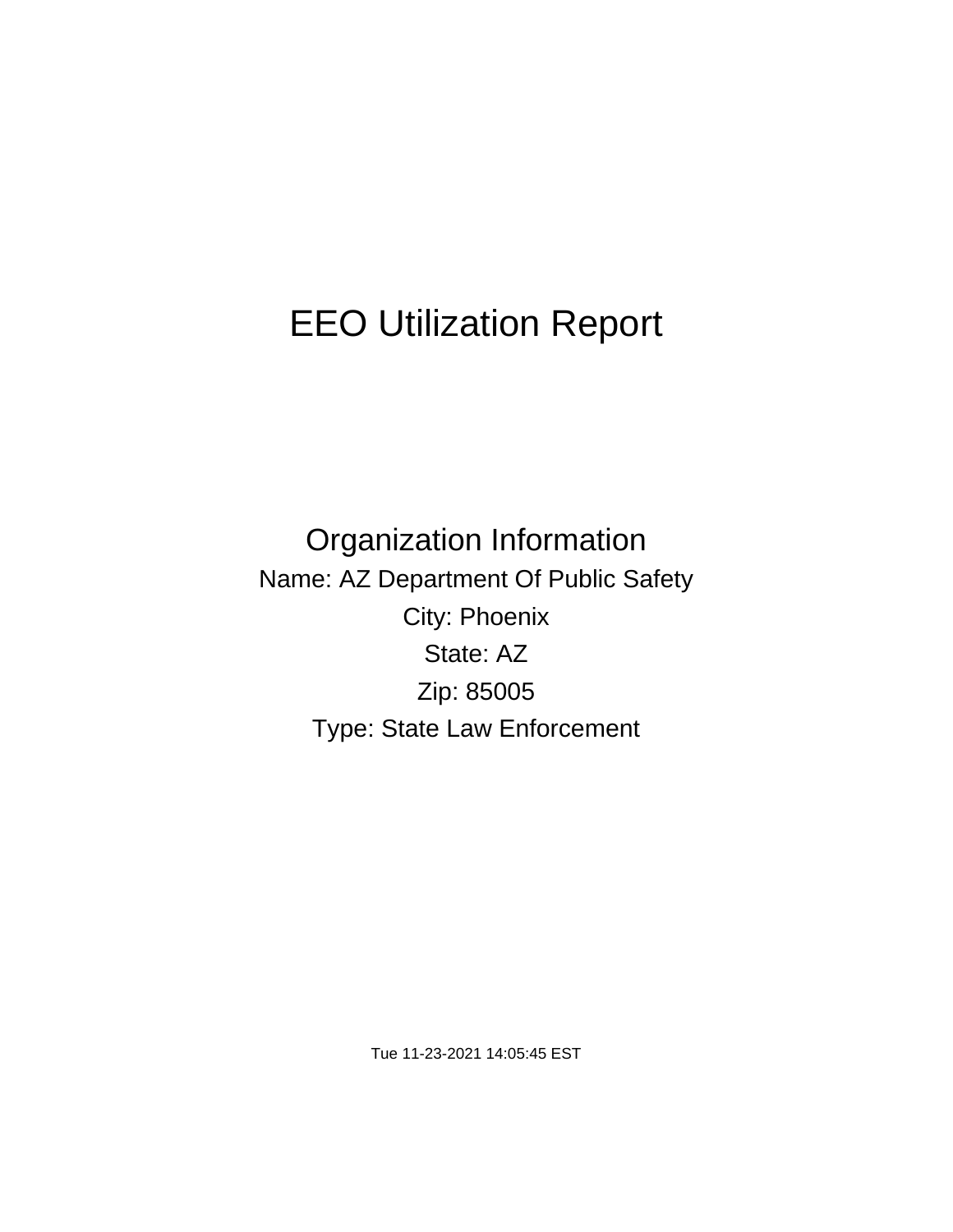# **Step 1: Introductory Information**

# **Policy Statement:**

See Attached Following File has been uploaded:Step 1 Nondiscrimination Policy Statement.pdf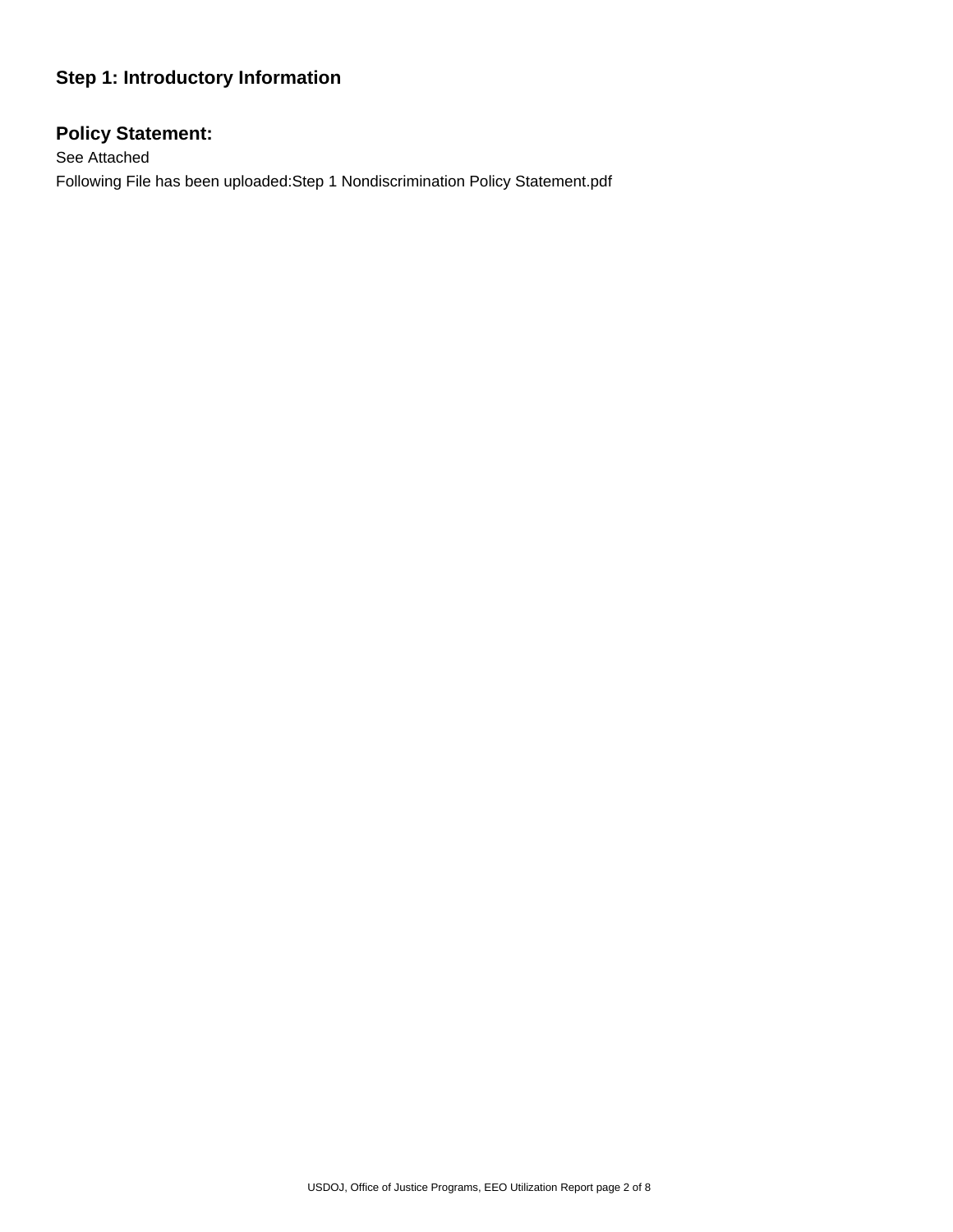## **Step 4b: Narrative of Interpretation**

The results demonstrate underrepresentation of Hispanic individuals (male and female) in all job categories. Females are underrepresented in the sworn categories for all races.

# **Step 5: Objectives and Steps**

#### **1. Enhance diversity through recruitment and selection.**

a. Develop informational and recruitment videos about the various career choices, qualifications, and the hiring process.

b. Develop and maintain a relationship with Criminal Justice programs at Arizona universities and colleges.

c. Develop and maintain a liaison with military recruitment and placement centers.

d. Themed advertising specifically targeting Hispanics, Asians, African Americans and Native Americans.

e. Increase footprint on social media sites.

f. Participate in minority-focused recruitment and job fairs as well as host informational meetings and job fairs through community outreach leads.

g. Develop and maintain relationships with local citizens, community leaders, faith-based and educational organizations to assist with minority recruitment. Community Leader and faith-based meetings are held at least quarterly by executive staff and continually by the Community Engagement Manager.

h. Develop and maintain relationships with minority law enforcement and professional support organizations and associations.

#### **2. 1. Retain workforce diversity by providing opportunities for professional growth and career advancement.**

a. Operational Training will continue to offer the Basic Supervision class to newly promoted supervisors twice a year. This will allow supervisors the opportunity to attend this training within 6 months to a1 year of promotion. The Basic Supervision class offers a 4 hour block of instruction covering legal issues and EEO/Harassment policy.

b. Operational Training will continue to offer Professional Staff Training to all non-sworn DPS employees. It will be a 4 hour block of instruction in various topics.

c. Operational Training will continue to hold Leaders in Training (LIT) classes. These classes are designed to enhance leadership potential

and promotability of all DPS employees aspiring to leadership positions.

d. Create a class on preparing for the qualification appraisal board process for employees who wish to promote to supervisor.

#### **3. Reviews of Utilization Reports**

a. Quarterly Review of employee utilization reports by EEO Manager to ensure agency does not have significant underutilization of women and minorities. Findings of quarterly report will be shared with the Director's Office and Human Resources for recruitment efforts.

b. Quarterly review of selection processes by EEO Manager to identify any possible adverse impacts on women and minorities. Report findings will be shared with the Director's Office and Human Resources.

## **Step 6: Internal Dissemination**

EEO Utilization Report will be posted on the Arizona Department of Public Safety's intranet(The Portal) that only employees have access.

## **Step 7: External Dissemination**

EEO Utilization Report will be shared with the public via the AZDPS.gov public website. Information about how to obtain the report directly will be added to the website.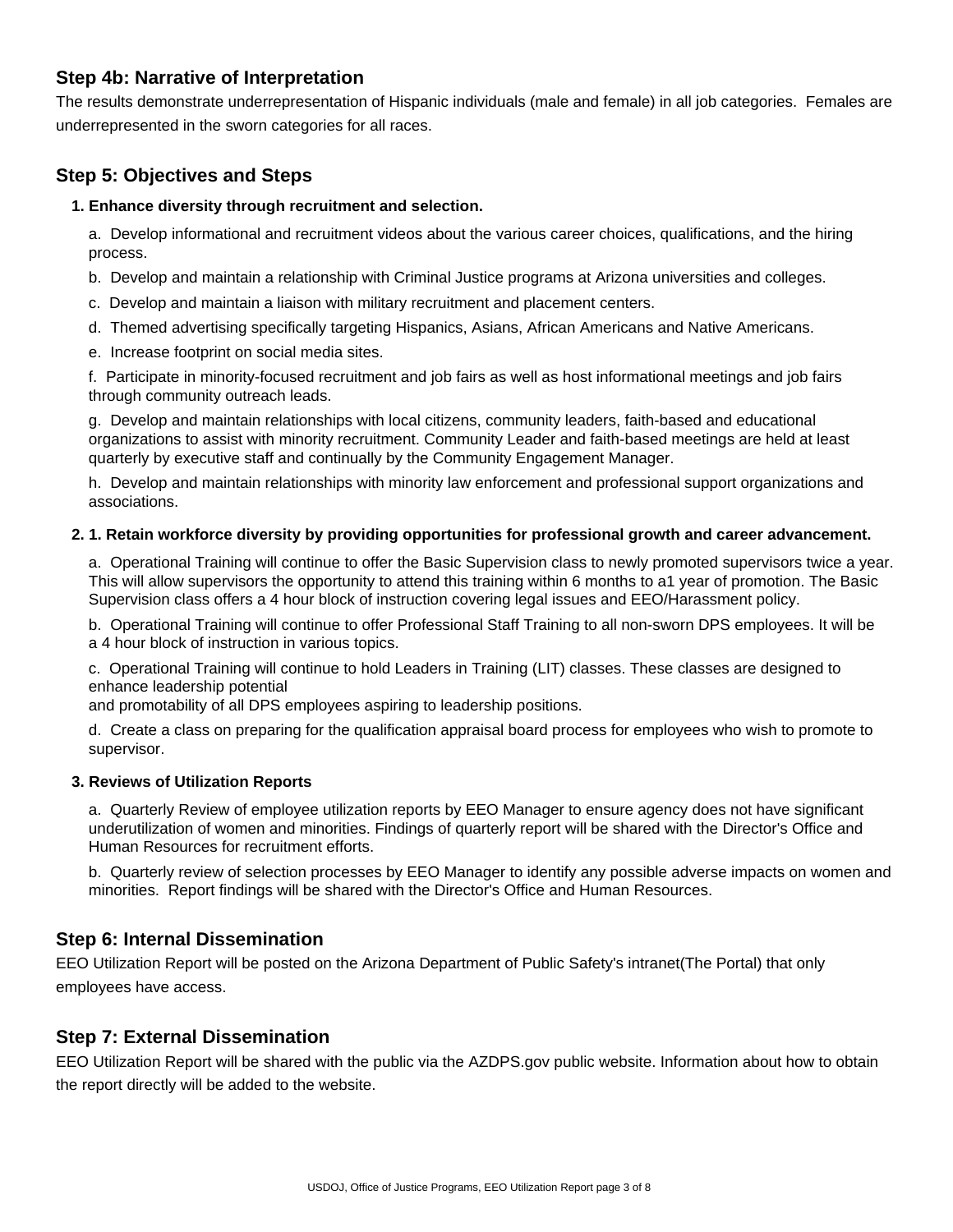## **Utilization Analysis ChartRelevant Labor Market: Arizona**

|                                                             |                 |                                   |                                        |                                       | Male             |                                |                         | Female |                         |                       |                                       |                                 |                                |                                |                         |         |
|-------------------------------------------------------------|-----------------|-----------------------------------|----------------------------------------|---------------------------------------|------------------|--------------------------------|-------------------------|--------|-------------------------|-----------------------|---------------------------------------|---------------------------------|--------------------------------|--------------------------------|-------------------------|---------|
| Job Categories                                              | White           | Hispanic<br>or Latino             | <b>Black or</b><br>African<br>American | American<br>Indian or<br>Alaska       | Asian            | Native<br>Hawaiian<br>or Other | Two or<br>More<br>Races | Other  | White                   | Hispanic<br>or Latino | Black or<br>African<br>American       | American<br>Indian or<br>Alaska | Asian                          | Native<br>Hawaiiar<br>or Other | Two or<br>More<br>Races | Other   |
|                                                             |                 |                                   |                                        | Native                                |                  | Pacific<br>Islander            |                         |        |                         |                       |                                       | Native                          |                                | Pacific<br>Islander            |                         |         |
| Officials/Administrators                                    |                 |                                   |                                        |                                       |                  |                                |                         |        |                         |                       |                                       |                                 |                                |                                |                         |         |
| Workforce #/%                                               | 16/55%          | 0/0%                              | 1/3%                                   | 0/0%                                  | 1/3%             | 0/0%                           | 0/0%                    | 0/0%   | 9/31%                   | 1/3%                  | 0/0%                                  | 0/0%                            | 1/3%                           | 0/0%                           | 0/0%                    | 0/0%    |
| CLS #/%                                                     | 158,875/4<br>7% | 25,655/8<br>%                     | 5,255/2%                               | 2,550/1%                              | 5,525/2%         | 310/0%                         | ,585/0%                 | 630/0% | 103,235/3<br>0%         | 22,305/7<br>%         |                                       |                                 | 4,855/1%   2,970/1%   4,040/1% | 280/0%                         | ,285/0%                 | 380/0%  |
| Utilization #/%                                             | 8%              | $-8%$                             | 2%                                     | $-1%$                                 | 2%               | $-0\%$                         | $-0\%$                  | $-0\%$ | 1%                      | $-3%$                 | $-1%$                                 | $-1%$                           | 2%                             | $-0%$                          | $-0%$                   | $-0\%$  |
| <b>Professionals</b>                                        |                 |                                   |                                        |                                       |                  |                                |                         |        |                         |                       |                                       |                                 |                                |                                |                         |         |
| Workforce #/%                                               | 80/30%          | 4/1%                              | 3/1%                                   | 0/0%                                  | 2/1%             | 0/0%                           | 0/0%                    | 0/0%   | 140/52%                 | 23/9%                 | 8/3%                                  | 0/0%                            | 8/3%                           | 1/0%                           | 0/0%                    | 0/0%    |
| <b>CLS #/%</b>                                              | 168,910/3<br>5% | 22,925/5<br>%                     | 8,715/2%                               | 3,350/1%                              | 16,205/3<br>$\%$ | 305/0%                         | .995/0%                 | 885/0% | 191,260/4<br>0%         | 32,905/7<br>%         |                                       | 9,610/2% 6,825/1%               | 10,715/2<br>$\%$               | 470/0%                         | 2,535/1%                | ,190/0% |
| Utilization #/%                                             | $-6%$           | $-3%$                             | $-1%$                                  | $-1%$                                 | $-3%$            | $-0%$                          | $-0%$                   | $-0%$  | 12%                     | 2%                    | 1%                                    | $-1%$                           | 1%                             | 0%                             | $-1%$                   | $-0%$   |
| <b>Technicians</b>                                          |                 |                                   |                                        |                                       |                  |                                |                         |        |                         |                       |                                       |                                 |                                |                                |                         |         |
| Workforce #/%                                               | 73/37%          | 15/8%                             | 3/2%                                   | 1/1%                                  | 7/4%             | 0/0%                           | 0/0%                    | 0/0%   | 71/36%                  | 15/8%                 | 4/2%                                  | 1/1%                            | 6/3%                           | 0/0%                           | 0/0%                    | 0/0%    |
| CLS #/%                                                     | 25,400/34<br>℅  | 5,610/8%                          | 1,105/1%                               | 730/1%                                | 2,030/3%         | 45/0%                          | 415/1%                  | 160/0% | 26,780/36 6,635/9%<br>℅ |                       | 1,445/2%                              | ,255/2%                         | ,755/2%                        | 80/0%                          | 340/0%                  | 165/0%  |
| Utilization #/%                                             | 3%              | 0%                                | 0%                                     | $-0%$                                 | 1%               | $-0%$                          | $-1%$                   | $-0%$  | 0%                      | $-1%$                 | 0%                                    | $-1%$                           | 1%                             | $-0%$                          | $-0%$                   | $-0%$   |
| <b>Protective Services:</b><br><b>Sworn-Officials</b>       |                 |                                   |                                        |                                       |                  |                                |                         |        |                         |                       |                                       |                                 |                                |                                |                         |         |
| Workforce #/%                                               | 217/80%         | 35/13%                            | 3/1%                                   | 3/1%                                  | 3/1%             | 0/0%                           | 0/0%                    | 0/0%   | 8/3%                    | 2/1%                  | 0/0%                                  | 0/0%                            | 0/0%                           | 0/0%                           | 0/0%                    | 0/0%    |
| CLS #/%                                                     | %               | 35,835/54 11,750/18 2,430/4%<br>% |                                        | 1,885/3%                              | 525/1%           | 185/0%                         | 650/1%                  | 270/0% | 7,560/11<br>%           | 3,290/5%              | 745/1%                                | ,035/2%                         | 125/0%                         | 15/0%                          | 134/0%                  | 45/0%   |
| Utilization #/%                                             | 26%             | $-5%$                             | $-3%$                                  | $-2%$                                 | 0%               | $-0%$                          | $-1%$                   | $-0%$  | $-8%$                   | $-4%$                 | $-1%$                                 | $-2%$                           | $-0%$                          | $-0%$                          | $-0%$                   | $-0\%$  |
| <b>Protective Services:</b><br><b>Sworn-Patrol Officers</b> |                 |                                   |                                        |                                       |                  |                                |                         |        |                         |                       |                                       |                                 |                                |                                |                         |         |
| Workforce #/%                                               | 592/69%         | 200/23%                           | 22/3%                                  | 5/1%                                  | 10/1%            | 0/0%                           | 0/0%                    | 0/0%   | 27/3%                   | 6/1%                  | 1/0%                                  | 1/0%                            | 0/0%                           | 0/0%                           | 0/0%                    | 0/0%    |
| Civilian Labor Force #/%                                    | %               | %                                 |                                        | 70,210/28 65,065/26 6,550/3% 7,935/3% | 1,565/1%         | 420/0%                         | ,420/1%                 | 495/0% | %                       | %                     | 45,125/18 41,560/16 4,035/2% 6,210/2% |                                 | .690/1%                        | 210/0%                         | ,220/0%                 | 535/0%  |
| Utilization #/%                                             | 41%             | $-2%$                             | $-0%$                                  | $-3%$                                 | 1%               | $-0%$                          | $-1%$                   | $-0%$  | $-15%$                  | $-16%$                | $-1%$                                 | $-2%$                           | $-1%$                          | $-0%$                          | $-0%$                   | $-0%$   |
| Protective Services: Non-<br><b>sworn</b>                   |                 |                                   |                                        |                                       |                  |                                |                         |        |                         |                       |                                       |                                 |                                |                                |                         |         |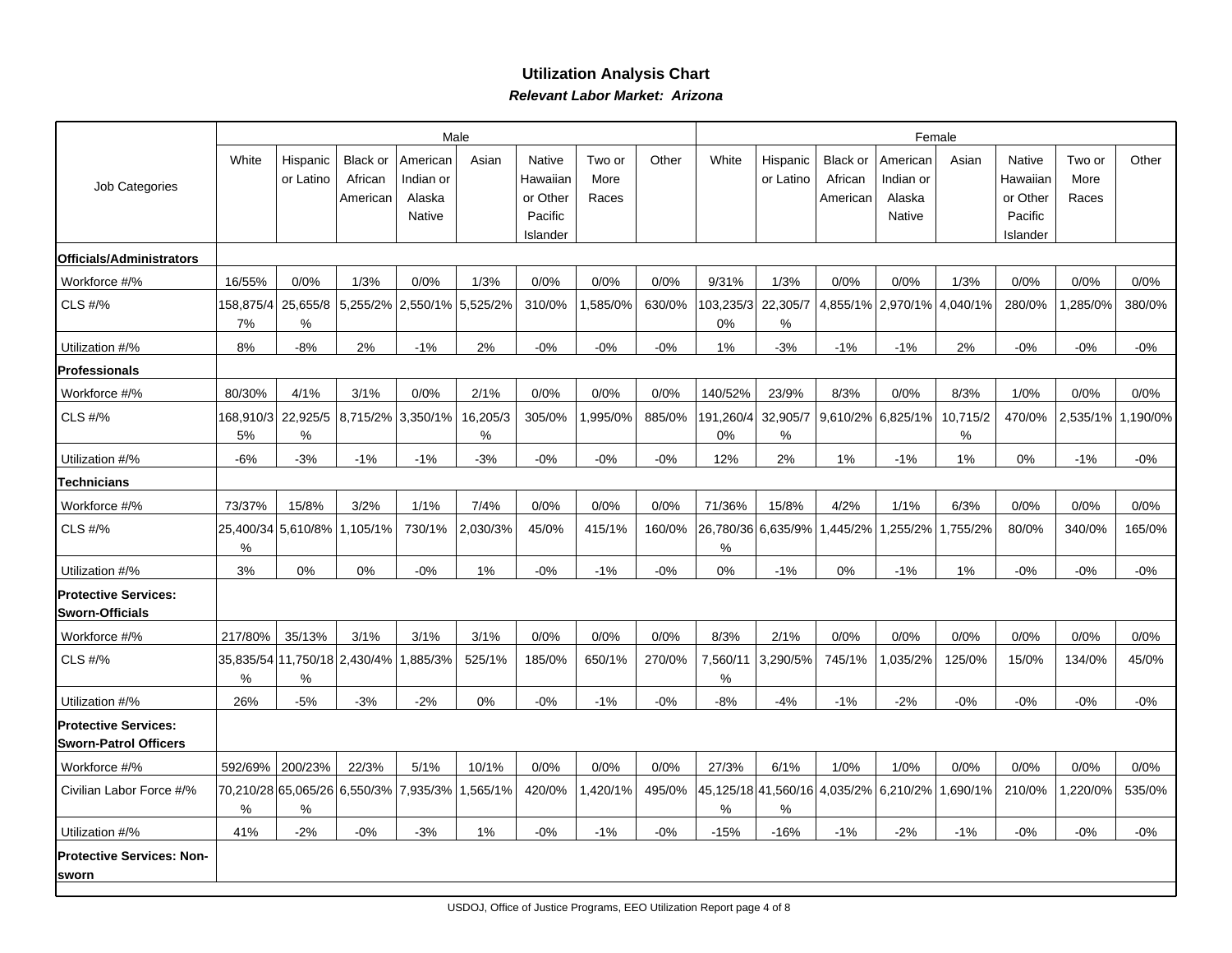|                             |                 |                           |                                        |                                           | Male                                           |                                                       |                         | Female |                                             |                       |                                 |                                                  |                   |                                                              |                         |                   |
|-----------------------------|-----------------|---------------------------|----------------------------------------|-------------------------------------------|------------------------------------------------|-------------------------------------------------------|-------------------------|--------|---------------------------------------------|-----------------------|---------------------------------|--------------------------------------------------|-------------------|--------------------------------------------------------------|-------------------------|-------------------|
| Job Categories              | White           | Hispanic<br>or Latino     | <b>Black or</b><br>African<br>American | American<br>Indian or<br>Alaska<br>Native | Asian                                          | Native<br>Hawaiian<br>or Other<br>Pacific<br>Islander | Two or<br>More<br>Races | Other  | White                                       | Hispanic<br>or Latino | Black or<br>African<br>American | American<br>Indian or<br>Alaska<br><b>Native</b> | Asian             | <b>Native</b><br>Hawaiian<br>or Other<br>Pacific<br>Islander | Two or<br>More<br>Races | Other             |
| Workforce #/%               | 11/55%          | 2/10%                     | 1/5%                                   | 0/0%                                      | 1/5%                                           | 0/0%                                                  | 0/0%                    | 0/0%   | 3/15%                                       | 2/10%                 | 0/0%                            | 0/0%                                             | 0/0%              | 0/0%                                                         | 0/0%                    | 0/0%              |
| CLS #/%                     | 1,775/42<br>%   | 325/8%                    | 110/3%                                 | 70/2%                                     | 25/1%                                          | 0/0%                                                  | 35/1%                   | 0/0%   | 1,415/33<br>%                               | 440/10%               | 10/0%                           | 55/1%                                            | 0/0%              | 0/0%                                                         | 0/0%                    | 0/0%              |
| Utilization #/%             | 13%             | 2%                        | 2%                                     | $-2%$                                     | 4%                                             | 0%                                                    | $-1%$                   | 0%     | $-18%$                                      | $-0\%$                | $-0%$                           | $-1%$                                            | 0%                | 0%                                                           | 0%                      | 0%                |
| Administrative Support      |                 |                           |                                        |                                           |                                                |                                                       |                         |        |                                             |                       |                                 |                                                  |                   |                                                              |                         |                   |
| Workforce #/%               | 48/23%          | 6/3%                      | 5/2%                                   | 2/1%                                      | 1/0%                                           | 0/0%                                                  | 0/0%                    | 0/0%   | 99/48%                                      | 23/11%                | 15/7%                           | 4/2%                                             | 5/2%              | 0/0%                                                         | 0/0%                    | 0/0%              |
| CLS #/%                     | 198,180/2<br>6% | 58,340/8<br>%             | 11,050/1<br>%                          |                                           | 4,655/1% 6,570/1%                              | 550/0%                                                | 2,460/0%                |        | 1,145/0% 306,040/4 115,880/1<br>1%          | 5%                    | 16,800/2<br>%                   | 15,230/2<br>%                                    | 10,640/1<br>%     | 775/0%                                                       |                         | 5,035/1% 2,030/0% |
| Utilization #/%             | $-3%$           | $-5%$                     | 1%                                     | $0\%$                                     | $-0%$                                          | $-0%$                                                 | $-0%$                   | $-0%$  | 7%                                          | $-4%$                 | 5%                              | $-0\%$                                           | 1%                | $-0\%$                                                       | $-1%$                   | $-0\%$            |
| <b>Skilled Craft</b>        |                 |                           |                                        |                                           |                                                |                                                       |                         |        |                                             |                       |                                 |                                                  |                   |                                                              |                         |                   |
| Workforce #/%               | 12/80%          | 2/13%                     | 0/0%                                   | 1/7%                                      | 0/0%                                           | 0/0%                                                  | 0/0%                    | 0/0%   | 0/0%                                        | 0/0%                  | 0/0%                            | 0/0%                                             | 0/0%              | 0/0%                                                         | 0/0%                    | 0/0%              |
| <b>CLS #/%</b>              | 0%              | $\%$                      |                                        |                                           | 130,230/5 98,315/38 5,095/2% 8,325/3% 2,380/1% | 515/0%                                                | 1,580/1%                | 675/0% |                                             | 7,295/3% 3,880/1%     | 400/0%                          | 385/0%                                           | 905/0%            | 70/0%                                                        | 120/0%                  | 0/0%              |
| Utilization #/%             | 30%             | $-24%$                    | $-2%$                                  | 3%                                        | $-1%$                                          | $-0%$                                                 | $-1%$                   | $-0%$  | $-3%$                                       | $-1%$                 | $-0%$                           | $-0%$                                            | $-0%$             | $-0%$                                                        | $-0%$                   | 0%                |
| <b>lService/Maintenance</b> |                 |                           |                                        |                                           |                                                |                                                       |                         |        |                                             |                       |                                 |                                                  |                   |                                                              |                         |                   |
| Workforce #/%               | 11/61%          | 6/33%                     | 1/6%                                   | 0/0%                                      | 0/0%                                           | 0/0%                                                  | 0/0%                    | 0/0%   | 0/0%                                        | 0/0%                  | 0/0%                            | 0/0%                                             | 0/0%              | 0/0%                                                         | 0/0%                    | 0/0%              |
| CLS #/%                     | 6%              | 172,810/2 175,400/2<br>6% | 14,755/2<br>%                          | 13,780/2<br>%                             | 8,155/1%                                       | 670/0%                                                | $3,195/0\%$             |        | 1,445/0% 139,555/2 110,950/1 9,285/1%<br>1% | 6%                    |                                 | %                                                | 13,145/2 9,390/1% | 535/0%                                                       | 2,785/0%                | ,245/0%           |
| Utilization #/%             | 36%             | 7%                        | 3%                                     | $-2%$                                     | $-1%$                                          | $-0%$                                                 | $-0%$                   | $-0%$  | $-21%$                                      | $-16%$                | $-1%$                           | $-2%$                                            | $-1%$             | $-0%$                                                        | $-0%$                   | $-0%$             |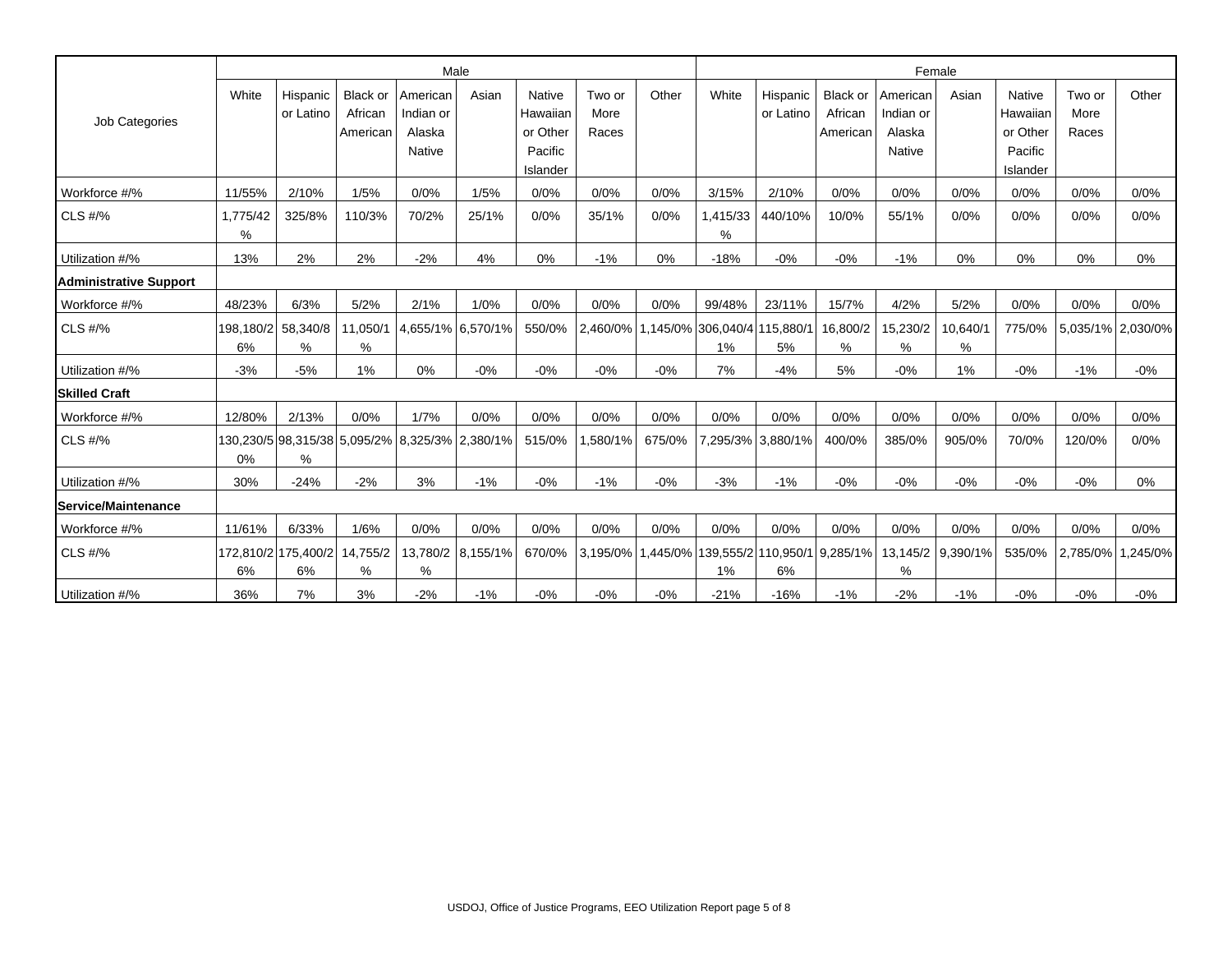### **Significant Underutilization Chart**

|                                                             |       |                       |                                 | Male                                      |       |                                                       |                         | Female |       |                         |                                 |                                           |       |                                                       |                         |       |
|-------------------------------------------------------------|-------|-----------------------|---------------------------------|-------------------------------------------|-------|-------------------------------------------------------|-------------------------|--------|-------|-------------------------|---------------------------------|-------------------------------------------|-------|-------------------------------------------------------|-------------------------|-------|
| Job Categories                                              | White | Hispanic<br>or Latino | Black or<br>African<br>American | American<br>Indian or<br>Alaska<br>Native | Asian | Native<br>Hawaiian<br>or Other<br>Pacific<br>Islander | Two or<br>More<br>Races | Other  | White | Hispanic  <br>or Latino | Black or<br>African<br>American | American<br>Indian or<br>Alaska<br>Native | Asian | Native<br>Hawaiian<br>or Other<br>Pacific<br>Islander | Two or<br>More<br>Races | Other |
| <b>Professionals</b>                                        |       | ✔                     |                                 |                                           | ✔     |                                                       |                         |        |       |                         |                                 |                                           |       |                                                       |                         |       |
| <b>Protective Services:</b><br><b>Sworn-Officials</b>       |       | ✔                     | ✔                               |                                           |       |                                                       |                         |        | ✔     | v                       |                                 | v                                         |       |                                                       |                         |       |
| <b>Protective Services:</b><br><b>Sworn-Patrol Officers</b> |       |                       |                                 | ✔                                         |       |                                                       | ✔                       |        | ✔     | ✔                       | ✔                               | v                                         | v     |                                                       | v                       |       |
| <b>Administrative Support</b>                               |       | ✓                     |                                 |                                           |       |                                                       |                         |        |       |                         |                                 |                                           |       |                                                       |                         |       |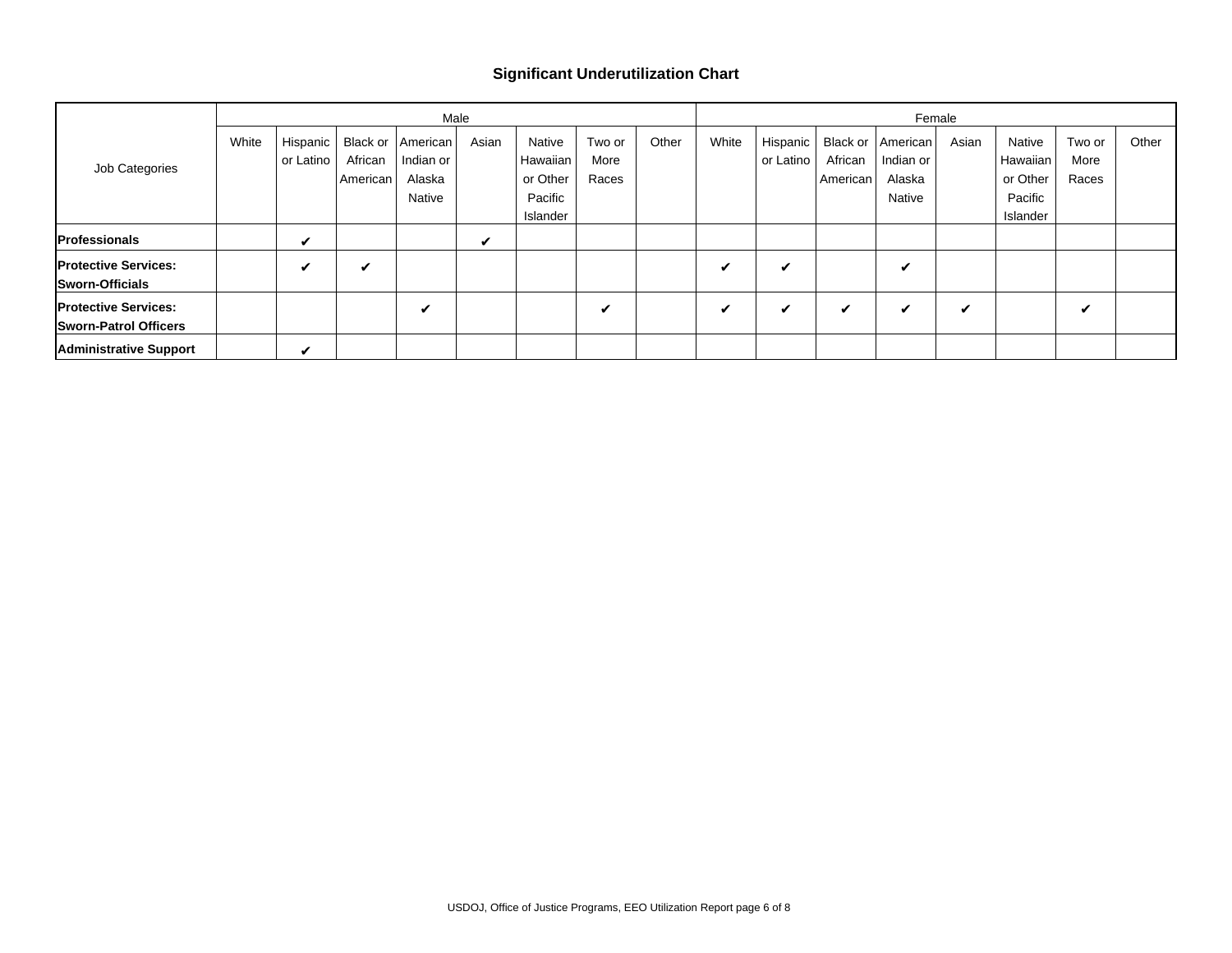## **Law Enforcement Category Rank Chart**

|                               |         |           |                 | Male          |       |               |        |       |       |           |          | Female        |       |               |        |       |
|-------------------------------|---------|-----------|-----------------|---------------|-------|---------------|--------|-------|-------|-----------|----------|---------------|-------|---------------|--------|-------|
|                               | White   | Hispanic  | <b>Black or</b> | American      | Asian | <b>Native</b> | Two or | Other | White | Hispanic  | Black or | American      | Asian | <b>Native</b> | Two or | Other |
| Job Categories                |         | or Latino | African         | Indian or     |       | Hawaiian      | More   |       |       | or Latino | African  | Indian or     |       | Hawaiian      | More   |       |
|                               |         |           | American        | Alaska        |       | or Other      | Races  |       |       |           | American | Alaska        |       | or Other      | Races  |       |
|                               |         |           |                 | <b>Native</b> |       | Pacific       |        |       |       |           |          | <b>Native</b> |       | Pacific       |        |       |
|                               |         |           |                 |               |       | Islander      |        |       |       |           |          |               |       | Islander      |        |       |
| Inspector                     |         |           |                 |               |       |               |        |       |       |           |          |               |       |               |        |       |
| Workforce #/%                 | 2/67%   | 1/33%     | 0/0%            | 0/0%          | 0/0%  | 0/0%          | 0/0%   | 0/0%  | 0/0%  | 0/0%      | 0/0%     | 0/0%          | 0/0%  | 0/0%          | 0/0%   | 0/0%  |
| Pilot                         |         |           |                 |               |       |               |        |       |       |           |          |               |       |               |        |       |
| Workforce #/%                 | 21/95%  | 1/5%      | 0/0%            | 0/0%          | 0/0%  | 0/0%          | 0/0%   | 0/0%  | 0/0%  | 0/0%      | 0/0%     | 0/0%          | 0/0%  | 0/0%          | 0/0%   | 0/0%  |
| <b>Colonel</b>                |         |           |                 |               |       |               |        |       |       |           |          |               |       |               |        |       |
| Workforce #/%                 | 1/100%  | 0/0%      | 0/0%            | 0/0%          | 0/0%  | 0/0%          | 0/0%   | 0/0%  | 0/0%  | 0/0%      | 0/0%     | 0/0%          | 0/0%  | 0/0%          | 0/0%   | 0/0%  |
| Lt. Colonel                   |         |           |                 |               |       |               |        |       |       |           |          |               |       |               |        |       |
| Workforce #/%                 | 1/25%   | 1/25%     | 0/0%            | 0/25%         | 1/25% | 0/0%          | 0/0%   | 0/0%  | 1/25% | 0/0%      | 0/0%     | 0/0%          | 0/0%  | 0/0%          | 0/0%   | 0/0%  |
| Major                         |         |           |                 |               |       |               |        |       |       |           |          |               |       |               |        |       |
| Workforce #/%                 | 12/75%  | 2/12%     | 0/0%            | 0/0%          | 0/0%  | 0/0%          | 0/0%   | 0/0%  | 2/12% | 0/0%      | 0/0%     | 0/0%          | 0/0%  | 0/0%          | 0/0%   | 0/0%  |
| <b>Captain</b>                |         |           |                 |               |       |               |        |       |       |           |          |               |       |               |        |       |
| Workforce #/%                 | 37/76%  | 5/10%     | 2/4%            | 2/0%          | 0/0%  | 0/0%          | 0/0%   | 0/0%  | 1/2%  | 2/4%      | 0/0%     | 0/0%          | 0/0%  | 0/0%          | 0/0%   | 0/0%  |
| Sergeant                      |         |           |                 |               |       |               |        |       |       |           |          |               |       |               |        |       |
| Workforce #/%                 | 143/81% | 25/14%    | 1/1%            | 1/1%          | 2/1%  | 0/0%          | 0/0%   | 0/0%  | 4/2%  | 0/0%      | 0/0%     | 0/0%          | 0/0%  | 0/0%          | 0/0%   | 0/0%  |
| <b>Protective Services:</b>   |         |           |                 |               |       |               |        |       |       |           |          |               |       |               |        |       |
| <b>ISworn-Patrol Officers</b> |         |           |                 |               |       |               |        |       |       |           |          |               |       |               |        |       |
| Workforce #/%                 | 592/69% | 200/23%   | 22/3%           | 5/1%          | 10/1% | 0/0%          | 0/0%   | 0/0%  | 27/3% | 6/1%      | 1/0%     | 1/0%          | 0/0%  | 0/0%          | 0/0%   | 0/0%  |